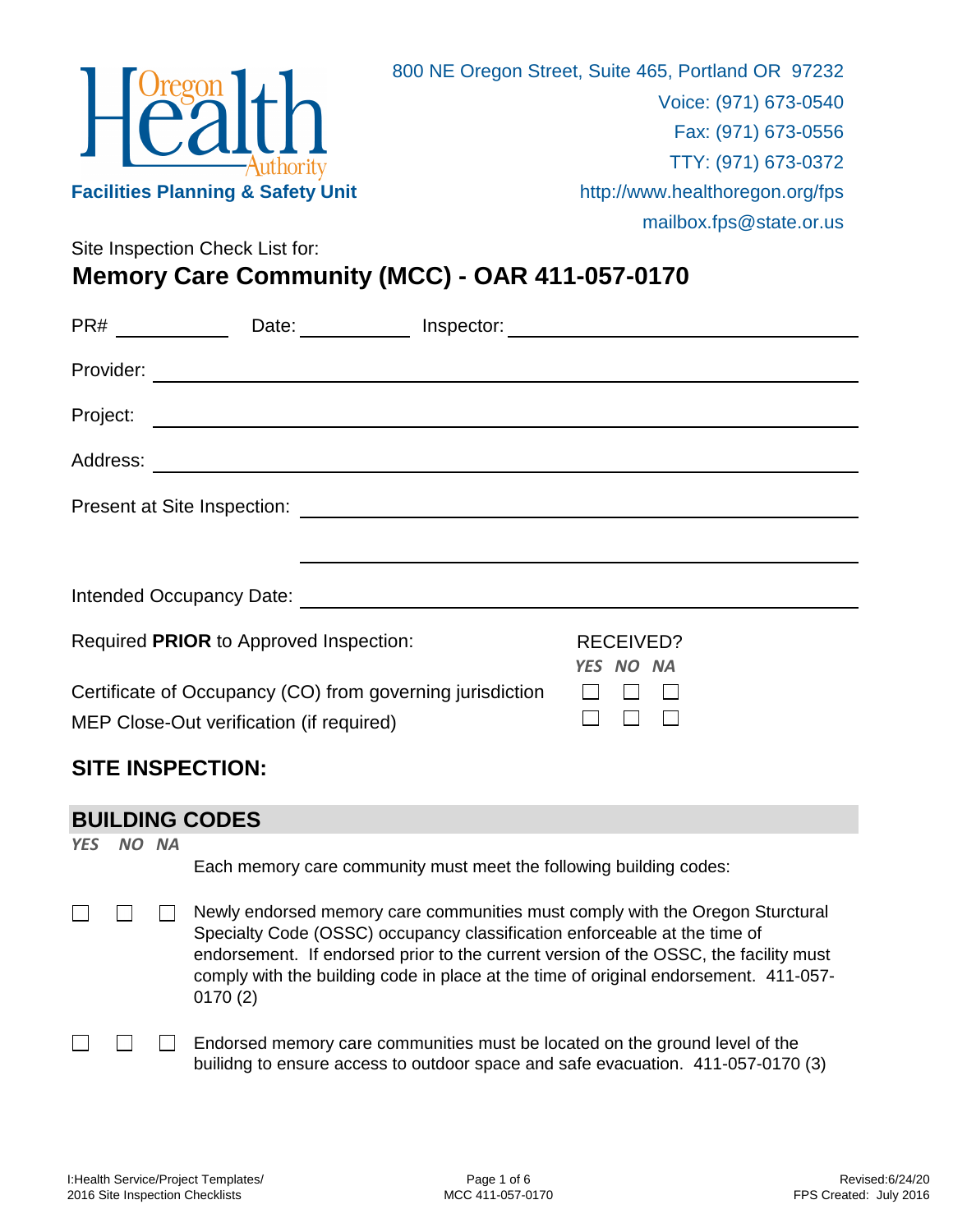|            | <b>LIGHTING</b> |           |                                                                                                                                                                                                                                                                                                                                                                                                                                                                                                                                           |  |  |
|------------|-----------------|-----------|-------------------------------------------------------------------------------------------------------------------------------------------------------------------------------------------------------------------------------------------------------------------------------------------------------------------------------------------------------------------------------------------------------------------------------------------------------------------------------------------------------------------------------------------|--|--|
| <b>YES</b> | NO.             | <b>NA</b> |                                                                                                                                                                                                                                                                                                                                                                                                                                                                                                                                           |  |  |
|            |                 |           | Research conducted in regard to lighting intensities has shown an impact on<br>individuals with dementia. Lighting throughout the day or night may have an impact on<br>an individual's functional abilities, as wwell as in mood and behavior. For communities<br>that are in development or remodeling to new standards, the Division encourages<br>facilities to review and implement the Recommended Practice for Lighting and Visual<br>Environment for Senior Living as outlined in the ANSI/IESNA RP-28-07. 411-057-0170<br>(4)(a) |  |  |
|            |                 |           | The following lighting requirements must be met. These requirements apply to newly<br>endorsed, constructed or remodeled communities which have construction documents<br>approved on or after November 1, 2010. 411-057-0170 (4)(b)                                                                                                                                                                                                                                                                                                      |  |  |
|            |                 |           | Light fixtures must be designed to minimize direct glare (for example: indirect or<br>diffused lighting). Bare light bulbs or tubes are not allowed. 411-057-0170 (4)(b)(A)                                                                                                                                                                                                                                                                                                                                                               |  |  |
|            |                 |           | Lighting fixtures and circuitry must conform to lighting intensities shown in Table 1.<br>411-057-0170 (4)(b)(B)                                                                                                                                                                                                                                                                                                                                                                                                                          |  |  |
|            |                 |           | Interior Entry (Day) Ambient = $50$ FC<br>Reading $@$ 30" AFF - 10' inside door =                                                                                                                                                                                                                                                                                                                                                                                                                                                         |  |  |
|            |                 |           | Corridor (Day) Ambient = $30$ FC<br>Reading @ Corridor 30" AFF =                                                                                                                                                                                                                                                                                                                                                                                                                                                                          |  |  |
|            |                 |           | Administrative Areas Ambient = 30 FC<br>Reading $@$ 30" AFF =                                                                                                                                                                                                                                                                                                                                                                                                                                                                             |  |  |
|            |                 |           | Administrative Areas Task = 50 FC<br>Reading $@$ work surface =                                                                                                                                                                                                                                                                                                                                                                                                                                                                           |  |  |
|            |                 |           | Visiting Area (Day) Ambient = $30$ FC<br>Reading $@30"$ AFF =                                                                                                                                                                                                                                                                                                                                                                                                                                                                             |  |  |
|            |                 |           | Activity Areas <b>Ambient</b> = 30 FC<br>Reading $@$ 30" AFF =                                                                                                                                                                                                                                                                                                                                                                                                                                                                            |  |  |
|            |                 |           | Activity Areas Task = $50$ FC<br>Reading $@$ work surface =                                                                                                                                                                                                                                                                                                                                                                                                                                                                               |  |  |
|            |                 |           | Chapel or Quiet Area Ambient = $30$ FC<br>Reading $@$ 30" AFF =                                                                                                                                                                                                                                                                                                                                                                                                                                                                           |  |  |
|            |                 |           | Barber/Beautician Ambient = 50 FC<br>Reading $@30"$ AFF =                                                                                                                                                                                                                                                                                                                                                                                                                                                                                 |  |  |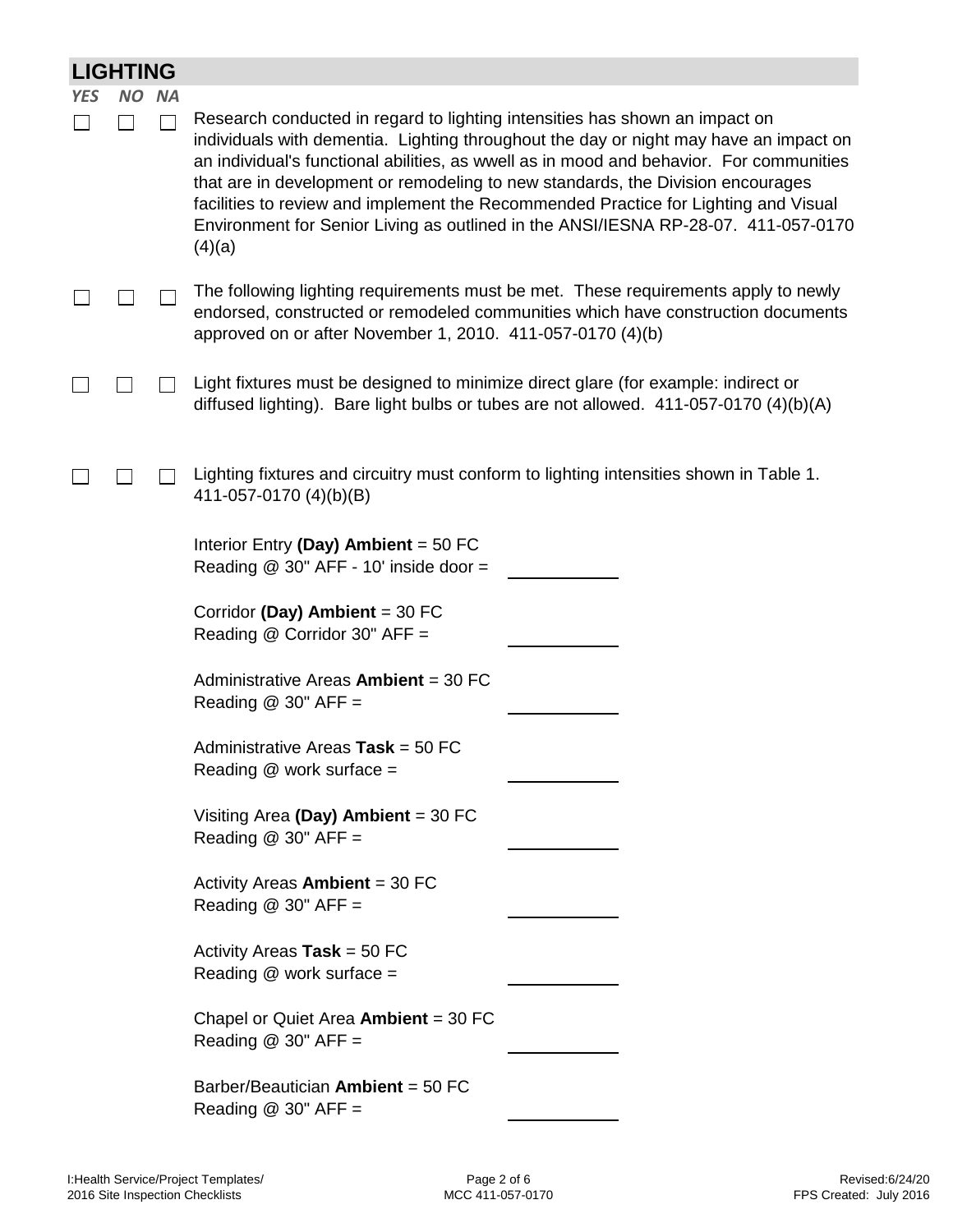| Dining (Active Hours) Ambient = 30 FC<br>Reading $@$ 30" AFF =                   |                                                                                         |
|----------------------------------------------------------------------------------|-----------------------------------------------------------------------------------------|
| Dining (Active Hours) Task = $50$ FC<br>Reading $@$ table surface =              |                                                                                         |
| Resident Room Entrance Ambient = 30 FC<br>Reading $@$ 30" AFF =                  |                                                                                         |
| Resident Wardrobe Ambient = 30 FC<br>Reading $@$ 30" AFF =                       |                                                                                         |
| Resident Living Room Ambient = 30 FC<br>Reading $@$ 30" AFF =                    |                                                                                         |
| Resident Living Room Task = $75$ FC<br>Reading @ work surface =                  |                                                                                         |
| Resident Bed Room Ambient = 30 FC<br>Reading $@$ 30" AFF =                       |                                                                                         |
| Resident Bed Room Task = 75 FC<br>Reading $@$ work surface =                     |                                                                                         |
| Resident Bathroom Vanity Ambient = 30 FC<br>Reading $@$ 30" AFF =                |                                                                                         |
| Resident Bathroom Vanity Task = 60 FC<br>Reading $@$ work surface =              |                                                                                         |
| Resident Bathroom/Shower Ambient = 30 FC<br>Reading $@$ 30" AFF =                |                                                                                         |
| allow residents to experience the natural daylight cycle. 411-057-0170 (4)(b)(C) | Windows and skylights must be utilized to minimize the need for artificial light and to |
|                                                                                  |                                                                                         |

 $\Box$  $\Box$ All windows must have coverings which diffuse daylight and minimize glare without blocking all light during the day. In addition, bedroom window coverings must provide privacy and block light from street lights or parking lot lights from entering the bedroom at night. 411-057-0170 (4)(b)(D)

#### **SURFACE FINISHES**

*YES NO NA*

 $\Box$ 

The following requirements for surface finishes must be met. These requirements apply to newly endorsed, constructed or remodeled communities which have construction documents approved on or after November 1, 2010. 411-057-0170 (5)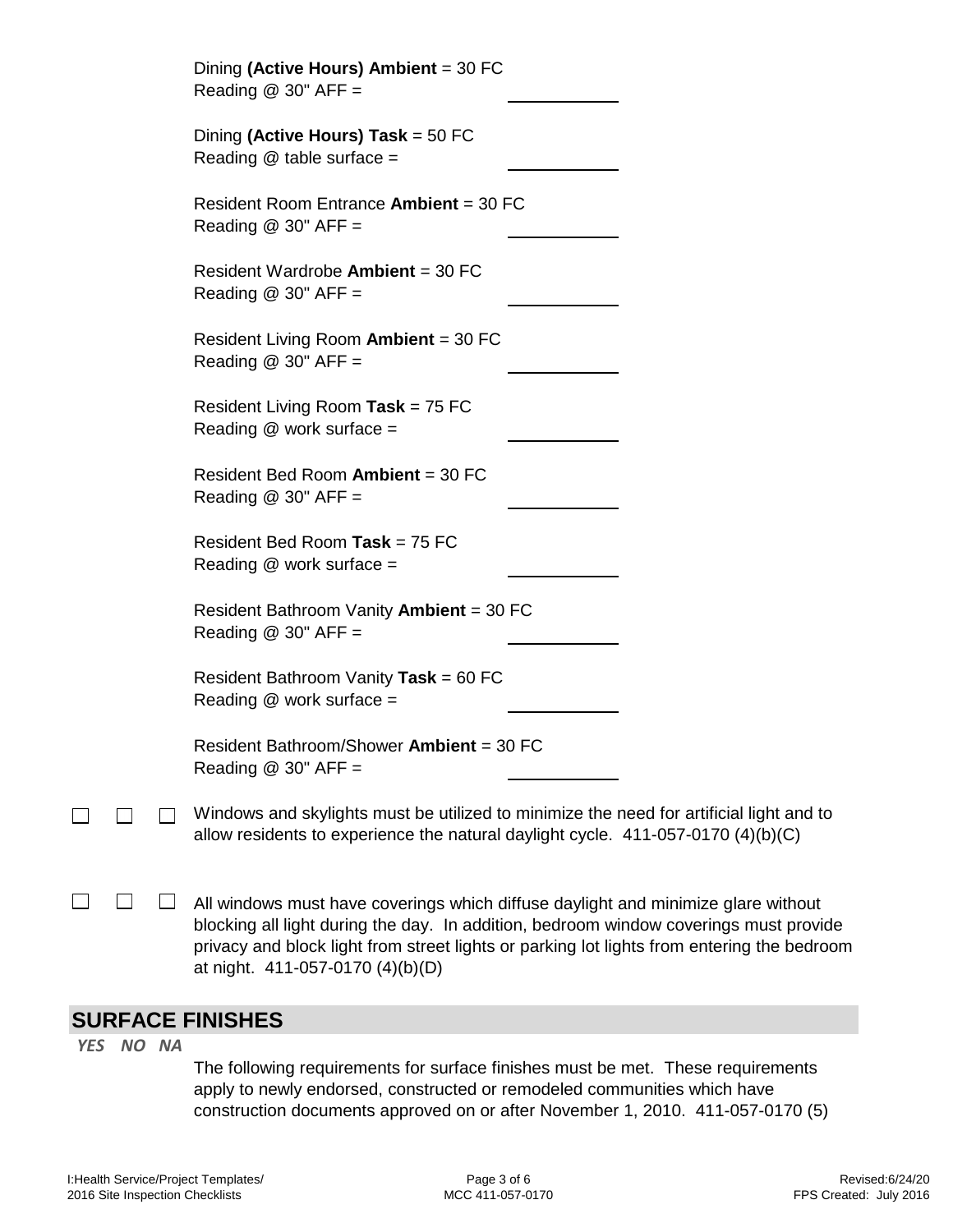|            |        | Walls, floors, ceilings, and woodwork must be finished to minimize reflected glare and<br>must have a low sheen or matte finish. $411-057-0170(5)(a)$                                                                                                                                                                                                                                             |
|------------|--------|---------------------------------------------------------------------------------------------------------------------------------------------------------------------------------------------------------------------------------------------------------------------------------------------------------------------------------------------------------------------------------------------------|
|            |        | There must be high visual surface contrasts to assist residents with limited visual<br>acuity to distinguish between floor and wall, between wall and door, and between floor<br>and other objects (e.g. toilet). 411-057-0170 (5)(b)                                                                                                                                                             |
|            |        | Paint and orther finishes used on the ceiling must have a light reflectance value of 80<br>percent or higher. 411-057-0170 (5)(c)                                                                                                                                                                                                                                                                 |
|            |        | Paint and orther finishes used on walls above 36 inches from the floor must have a<br>light reflectance value of 60 percent or higher. 411-057-0170 (5)(d)                                                                                                                                                                                                                                        |
|            |        | <b>SECURE OUTDOOR RECREATION AREA</b>                                                                                                                                                                                                                                                                                                                                                             |
| <b>YES</b> | NO N/A |                                                                                                                                                                                                                                                                                                                                                                                                   |
|            |        | The memory care community must comply with facility licensing requirements for<br>outdoor recreation areas as well as the following standards. These requirements apply<br>to newly endorsed, constructed, or remodeled communities which have construction<br>documents approved on or after November 1, 2010 with the exception of subsections<br>(d) and (e) of this section. 411-057-0170 (6) |
|            |        | The space must be a minimum of 600 square feet or 15 square feet per resident,<br>which ever is greater and is exclusive of normal walkwasy and landscaping. The<br>space must have a minimum dimension of 15 feet in any direction. 411-057-0170<br>(6)(a)                                                                                                                                       |
|            |        | Fences surrounding the perimeter of the outdoor recreation area must be no less than<br>six feet in height, constructed to reduce the risk of resident elopement, and maintained<br>in functional condition. $411-057-0170$ (6)(b)                                                                                                                                                                |
|            |        | Walkways must meet the accessibility requirements of the Oregon Sturctural Specialty<br>Code. Walkway surfaces must be a medium to dark reflectance value to prevent glare<br>from reflected sunlight. $411-057-0170$ (6)(c)                                                                                                                                                                      |
|            |        | Outdoor furniture must be sufficient weight, stability, design, and be maintained to<br>prevent resident injury or aid in elopement. 411-057-0170 (6)(d)                                                                                                                                                                                                                                          |
|            |        | Doors to the outdoor recreation area may be locked during nighttime hours or during<br>severe weather per facility policy. 411-057-0170 (6)(e)                                                                                                                                                                                                                                                    |
|            |        | <b>COMMON AREAS</b>                                                                                                                                                                                                                                                                                                                                                                               |
| <b>YES</b> | NO N/A |                                                                                                                                                                                                                                                                                                                                                                                                   |
|            |        | Common areas must include the following requirements: 411-057-0170 (7)                                                                                                                                                                                                                                                                                                                            |
|            |        | Freedom of movement for the residents to common areas and to the resident's<br>personal spaces. 411-057-0170 (7)(a)                                                                                                                                                                                                                                                                               |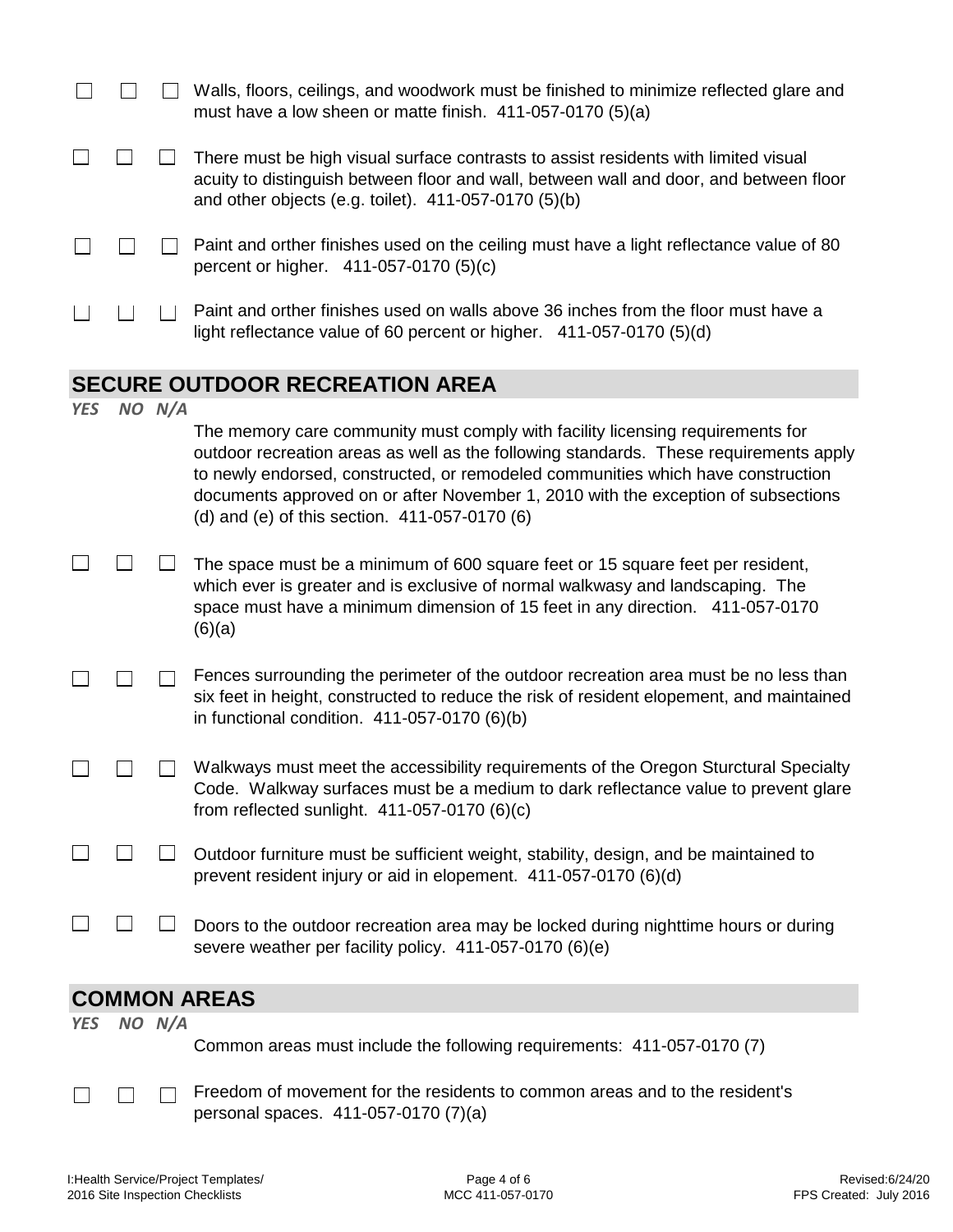|  | A multipurpose room for dining, group and individual activities, and family visits that<br>complies with the facility licensing requriements for common space. 411-057-0170<br>(7)(b) |
|--|---------------------------------------------------------------------------------------------------------------------------------------------------------------------------------------|
|  | Comfortable seating. 411-057-0170 (7)(c)                                                                                                                                              |
|  | Safe corridors and passageways through the common areas that are free of objects<br>that may cause falls. $411-057-0170$ (7)(d)                                                       |
|  | Windows or skylights that are at least as large as 12 percent of the square footage of<br>the common area. $411-057-0170(7)(e)$                                                       |
|  |                                                                                                                                                                                       |

## **PUBLIC ADDRESS/INTERCOM SYSTEM**

*YES NO N/A*

 $\Box$ 

 $\Box$  A public address or intercom system is not required, however if one exists it must be  $\Box$ used within the memory care community only for emergencies. 411-057-0170 (8)

|            |                   |        | <b>RESIDENT ROOMS</b>                                                                                                                                                                                                                  |
|------------|-------------------|--------|----------------------------------------------------------------------------------------------------------------------------------------------------------------------------------------------------------------------------------------|
| <b>YES</b> |                   | NO N/A | Residents may not be locked out of or inside their rooms at any time. 411-057-0170<br>(9)(a)                                                                                                                                           |
|            |                   |        | Residents must be encouraged to decorate and furnish their rooms with personal items<br>and furnishings based on the residents's needs, preferences, and appropriateness.<br>411-057-0170 (9)(b)                                       |
|            |                   |        | Then memory care community must individually identify residents' rooms to assist<br>residents in recognizing their rooms. 411-057-0170 (9)(c)                                                                                          |
|            | <b>EXIT DOORS</b> |        |                                                                                                                                                                                                                                        |
| <b>YES</b> | NO.               | N/A    | Locking devices used on exit doors, as approved by the Building Codes Agency and<br>Fire Marshal having jurisdiction over the memory care community, must be electronic<br>and release when the following occurs. 411-057-0170 (10)(a) |
|            |                   |        | Upon activation of the fire alarm or sprinkler system. $411-057-0170(10)(a)(A)$                                                                                                                                                        |
|            |                   |        | Power failure to the facility. $411-057-0170(10)(a)(B)$                                                                                                                                                                                |
|            |                   |        | By activating a key button or key pad located at exits for routine use by staff for<br>service. 411-057-0170 (10)(a)(C)                                                                                                                |